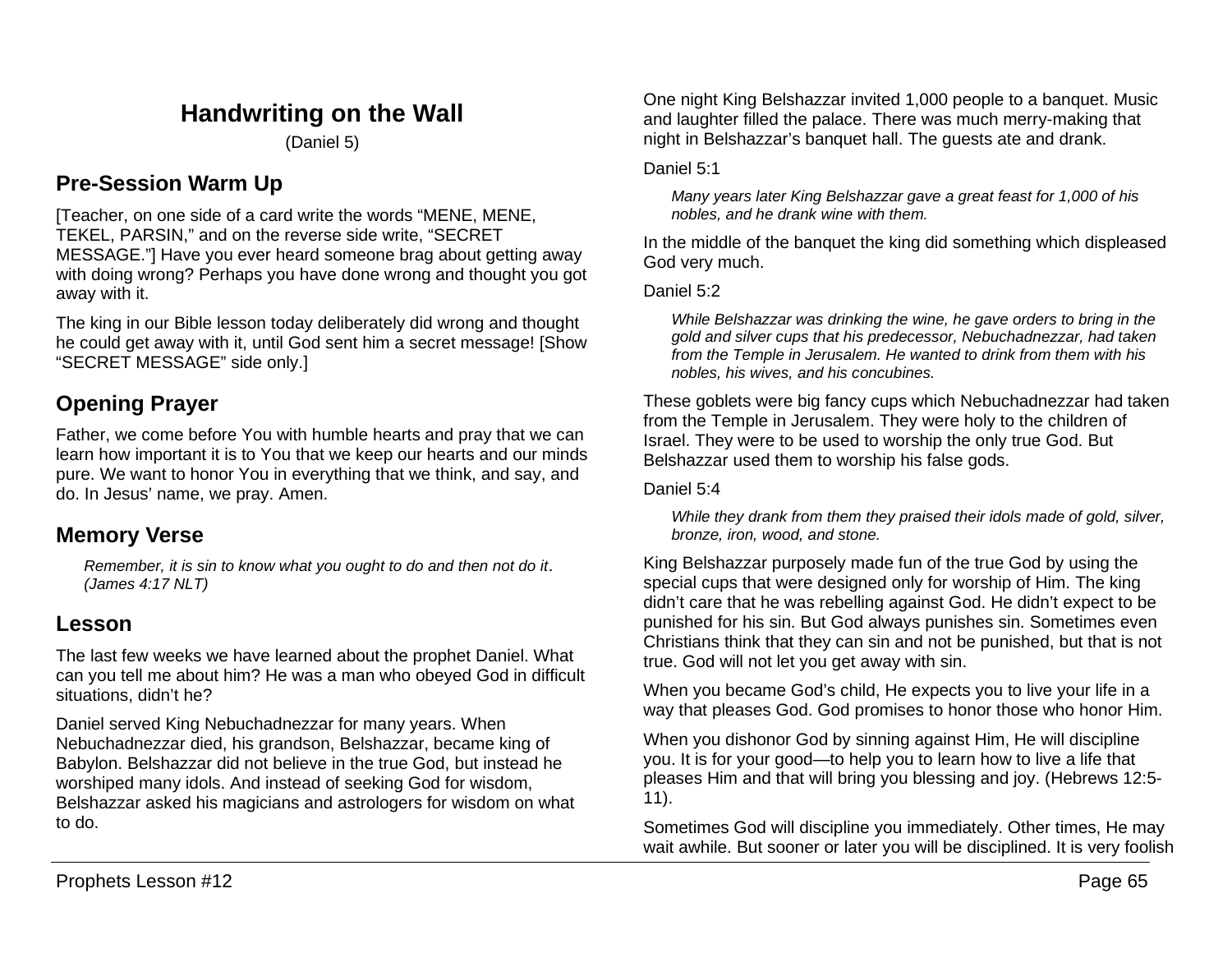to think that you can sneak your sin past an all-knowing God. The Bible says, "*Be sure your sin will find you out.*" (Numbers 32:23b). Foolish King Belshazzar thought he could do as he pleased and nothing would happen to him.

As the king and his men partied and drank from the Temple vessels, suddenly, every voice was hushed and every hand that held a goblet of wine shook with fear. All eyes slowly turned toward a large wall where a hand was writing a message!

#### Daniel 5:5-6

*Suddenly, they saw the fingers of a human hand writing on the plaster wall of the king's palace, near the lampstand. The king himself saw the hand as it wrote, and his face turned pale with fright. His knees knocked together in fear and his legs gave way beneath him.*

King Belshazzar stood up looking pale and frightened. He was so scared his knees were shaking! What could this writing mean? Where did the hand come from? What do the words mean?

King Belshazzar called for his wisemen! He offered them a reward if they could tell the meaning of this strange message.

### Daniel 5:8

*But when all the king's wise men had come in, none of them could read the writing or tell him what it meant.*

The king's wise men were brought in, but they were baffled. Not one of them could read the message. Belshazzar was terrified.

### Daniel 5:9

*So the king grew even more alarmed, and his face turned pale. His nobles, too, were shaken.*

Soon the queen mother heard about the strange message on the wall and rushed into the king's banquet hall. She had an idea…

#### Daniel 5:10-11

*But when the queen mother heard what was happening, she hurried to the banquet hall. She said to Belshazzar, "Long live the king! Don't be so pale and frightened. (11) There is a man in your kingdom who has* 

*within him the spirit of the holy gods. During Nebuchadnezzar's reign, this man was found to have insight, understanding, and wisdom like that of the gods. Your predecessor, the king—your predecessor King Nebuchadnezzar—made him chief over all the magicians, enchanters, astrologers, and fortune-tellers of Babylon.*

The queen mother (the king's grandmother) remembered Daniel. She knew that he had great wisdom and the ability to interpret dreams and solve difficult problems.

#### Daniel 5:12

*This man Daniel, whom the king named Belteshazzar, has exceptional ability and is filled with divine knowledge and understanding. He can interpret dreams, explain riddles, and solve difficult problems. Call for Daniel, and he will tell you what the writing means."*

So, Daniel was brought in before the king. And the king asked him to tell him what the words meant.

Daniel, now an old man; he was over 80 years old. He realized the message on the wall was a message from God that could make the king very angry. But Daniel was not afraid to tell the king what it said. He knew that God was with him.

Daniel confronted the king about the seriousness of his sin. He reminded the king of how God had dealt with his grandfather's sinful pride. (Refer to Daniel 4.)

Years earlier, when Nebuchadnezzar's heart was full of pride, God removed him from his royal throne and struck him with a terrible madness. For seven years he roamed the fields, living like the animals until at last he knew that the Most High God rules the kingdoms of men. Then God restored Nebuchadnezzar to his throne, where he worshipped the one true God ever after.

Belshazzar heard the stories of what happened to his grandfather. He knew of God's power and hatred of sin, and he should have known better than to defy God.

King Belshazzar was not a child of God, but he knew God is holy. He should have known better than to sin against the God of heaven.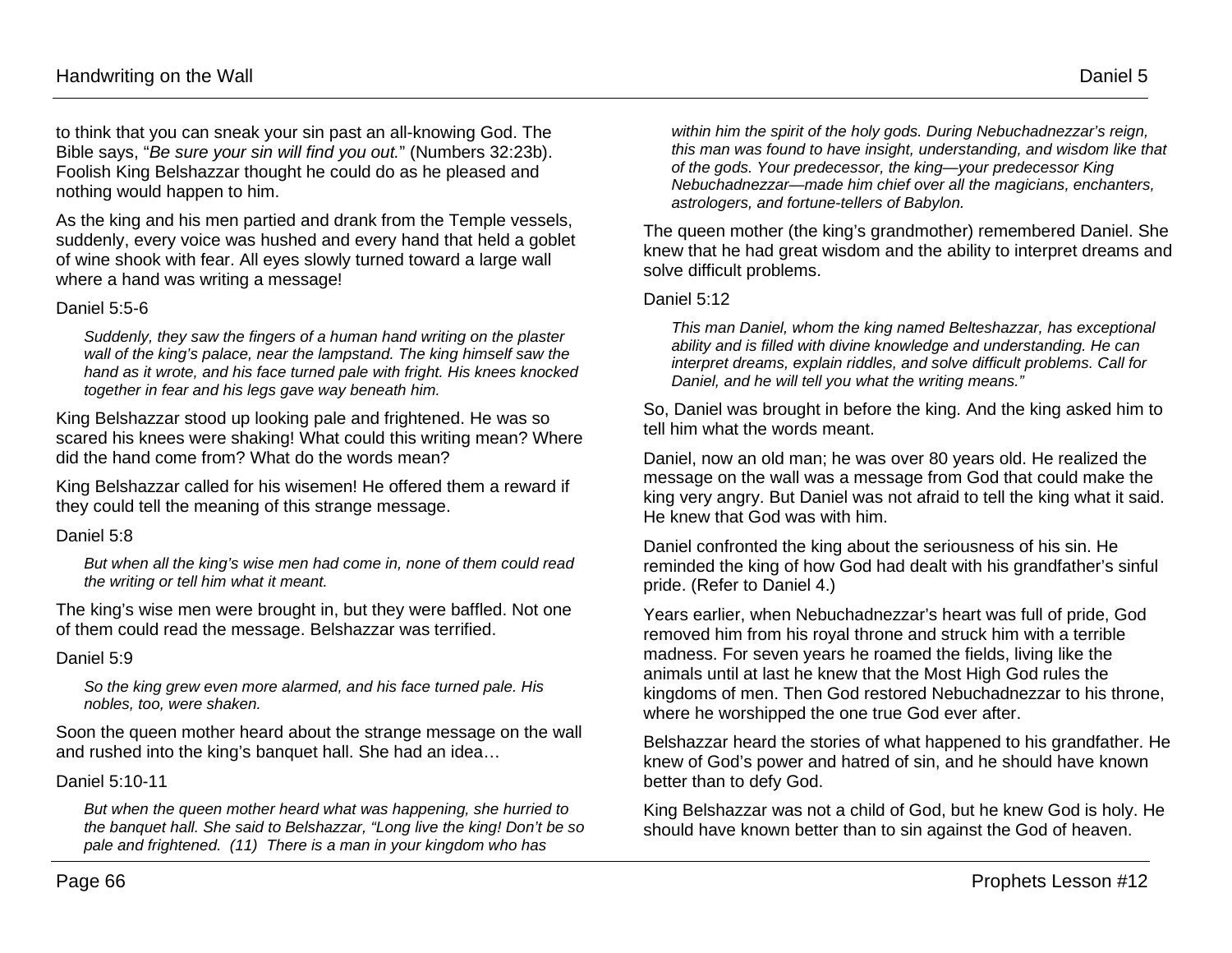He had taken the goblets and used them to drink wine in honor of his idols. He praised false gods of wood, silver and gold, but not the Lord God who gave him his kingdom and power—the God who gives both life and breath.

Daniel tells the king the meaning of the handwriting on the wall. [Teacher, show the reverse side of the card used in the Pre-Session Warm Up.]

These are the words and their meanings (see verse 25-28):

"**MENE**" means "*numbered*." Your days are numbered; you will soon die.

"**TEKEL**" means "*weighted*." God has measured your life and you do not meet His standards.

"**PARSIN**" means "*divided*." Your kingdom will be taken away from you and given to someone else.

#### Daniel 5:30

*That very night Belshazzar, the Babylonian king, was killed.*

That very night enemy soldiers came into the city. Belshazzar was killed and, as Daniel had said would happen, his kingdom was taken over by the Medes and the Persians.

[Note: Historical sources say that the Medes and Persians redirected the course of the river that ran through the city and entered under the city walls on the dry riverbed.]

Because Belshazzar purposely defied God, he lost his kingdom and his life.

If you are God's child, you know that God is holy and must punish sin. So, you can be sure that God will not let you get away with sin.

Don't be fooled into thinking that God won't care if you sin "just a little," or that, since He's promised you everlasting life in heaven, you can live any way you want to. God is not mocked! (Gal 6:7) You will not get away with sin.

It is a serious thing to sin against God, thinking He will ignore your sin. As God's child you need to be careful how you live (Hebrews 12:5- 11). God will not let you get away with sin.

Sin brings all of us down. None of us have measured up to God's standards. "*All have sinned and fall short of the glory of God*." (Rom 3:23) If we continue to sin against God, we too face His punishment which is death. The bible says, "*For the wages of sin is death, but the gift of God is eternal life in Christ Jesus our Lord*." (Romans 6:23)

This week when you are tempted to sin, read God's Word, and ask Him to help you see what He wants you to do or not to do. Remember, when God shows you what is right to do, He expects you to do it. If you do get involved in sin, confess it to God right away, thank Him for His forgiveness and ask Him to help you to do what is right.

# **Closing Prayer**

Father, forgive us our sins and lead us not into temptation but deliver us from evil. Set Your angels around us; guard us from the attacks of our enemy, Satan. Give us a desire in our hearts to honor You with everything that we think, everything that we say and everything that we do. In Jesus' name, we pray. Amen.

# **Learning Activities**

## **Craft Corner**

## *Sand Sayings*

**Materials**: sand, several plastic containers, food coloring, newspapers, white constructions paper, pencils, glue.

**Preparation**: Pour sand into several containers. Add food coloring to each container, a teaspoon full at a time, and mix. (Note: A large amount of food coloring will be needed to make bright colors.) Cover work area with newsprint.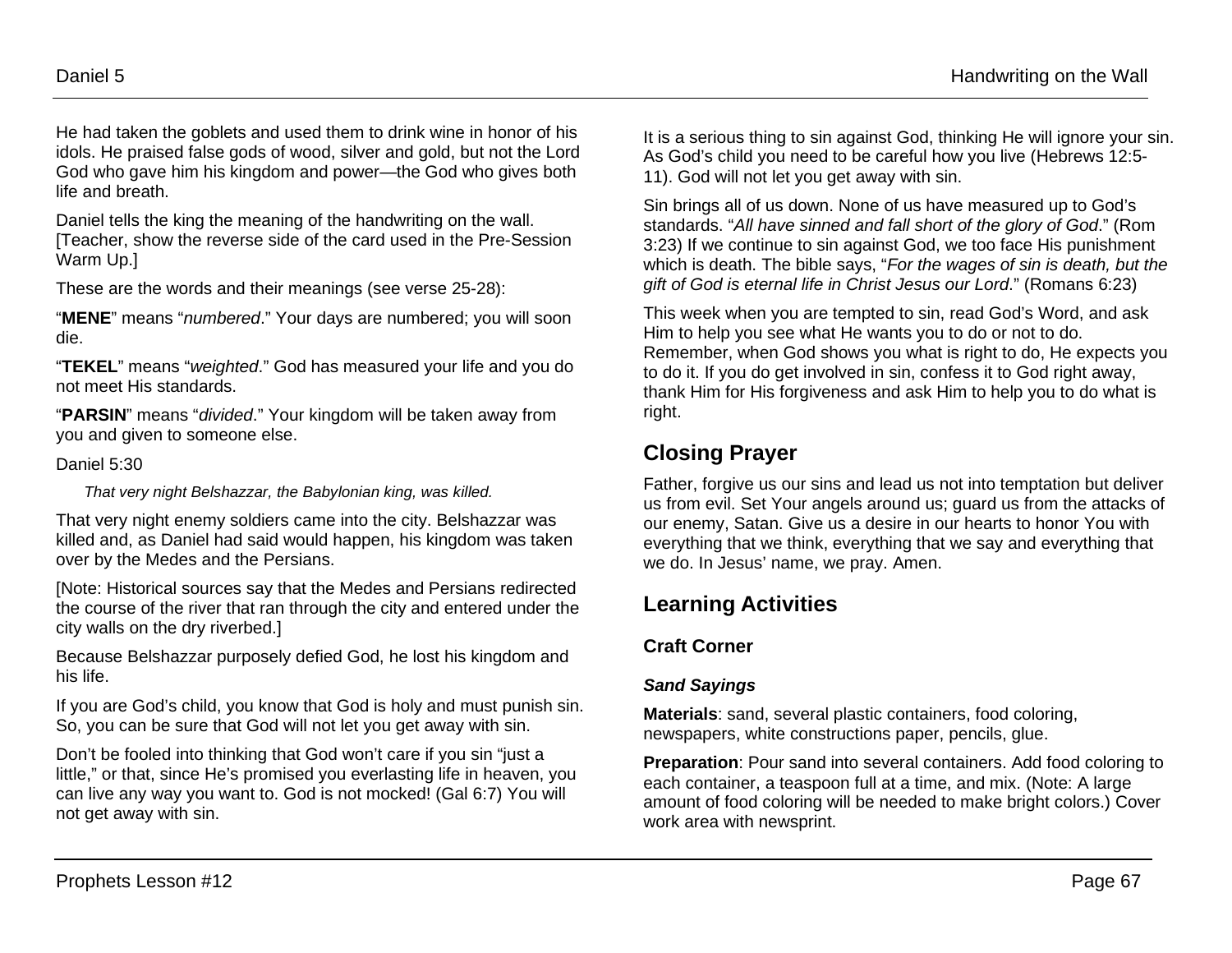### **Procedure**:

- 1. Give each student a sheet of construction paper.
- 2. Each student writes the Memory Verse and draws designs for decoration with a pencil.
- 3. Student squeezes glue over letters and designs and then sprinkles colored sand over the glue.
- 4. Shake off excess sand.

Note: supply handy wipes for easy clean-up of student's hands.

### *Secret Messages*

Have the children write or draw a "secret" message using white crayon on white construction paper. Then when they paint over it with a very diluted water color, their secret message will be revealed!

Or, use a Q-Tip to "write" a message on paper with whole milk. After it is dry it should be invisible. Using your iron and ironing board, iron the paper. As the dried milk heats, it will turn brown and the message will appear. Be sure and practice this.

## **Game Center**

### *Go Fish*

**Materials**: Marker, paper, photocopier, scissors.

**Preparation**: Print the Memory verse on cards, a word or phrase per card. Photo copy a set for each student, plus several extra sets for the "draw" pile. Divide the children up into groups of four. Before play begins, review the Memory Verse and write it on the board.

### **Procedure**:

- 1. Using a set of cards per child in the group, shuffle all cards together to mix them up.
- 2. Place cards in a stack face down in the middle.
- 3. Each student takes five cards.
- 4. Students look at their cards to see what words they need to complete the verse. First player asks any student for a card he or she needs. If student has the card, he or she gives the card to the player. If student does not have the card, student says, "Go Fish" and the first player chooses a card from the pile.
- 5. Play continues until one student has all the words of the verse and places the cards in order face up on the table or floor.

Or, as an alternative to playing the card game, you can throw all sets of the cards in the air and see who can find the full verse first.

Or, use the following review questions in a game of your choice:

- 1. What did King Belshazzar do that displeased God? (He used the sacred Temple vessels at his party.)
- 2. Where did Belshazzar get the sacred Temple vessels? (His grandfather, King Nebuchadnezzar, had taken them when the Babylonians invaded Judah.)
- 3. If you sin, how does God sometimes discipline you? What are some ways God punishes his people? (He might allow trouble to come into your life like an illness.)
- 4. What happened during the party that scared everyone? (They saw a hand writing a secret message on the wall.)
- 5. What happened to King Belshazzar when he saw the handwriting on the wall? (He went pale and his knees got weak and shaky.)
- 6. Who did King Belshazzar call first to tell him the meaning of the secret message? (His wise men.)
- 7. Who remembered that Daniel had the special spiritual gift of wisdom and understanding? (The Queen remembered Daniel.)
- 8. Why might Daniel have been afraid to tell the king the meaning of the message? (He realized the message on the wall was a message from God that could make the king very angry.)